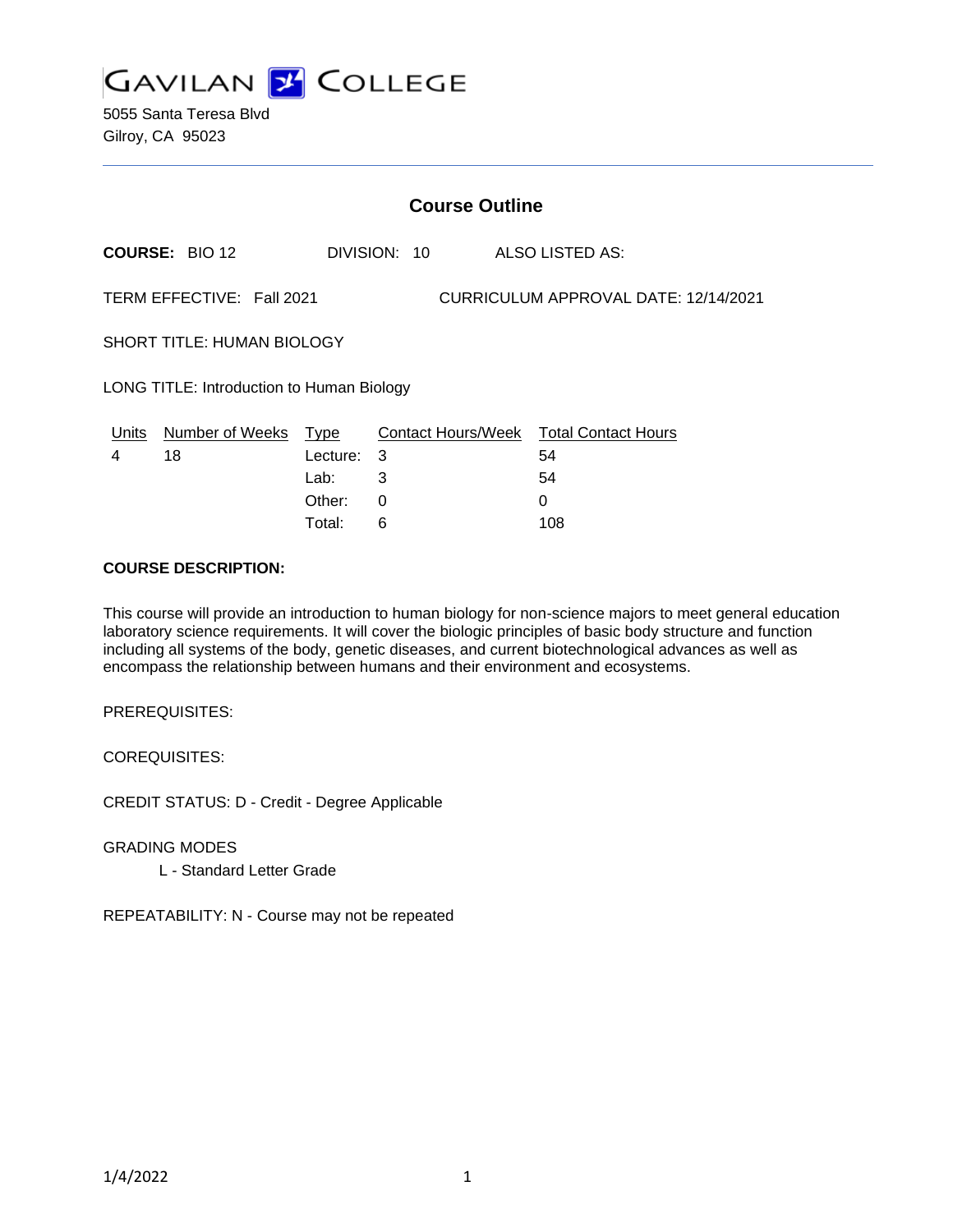SCHEDULE TYPES:

- 02 Lecture and/or discussion
- 03 Lecture/Laboratory
- 04 Laboratory/Studio/Activity
- 04B Laboratory LEH 0.75
- 05 Hybrid
- 71 Dist. Ed Internet Simultaneous
- 72 Dist. Ed Internet Delayed
- 73 Dist. Ed Internet Delayed LAB
- 73B Dist. Ed Internet LAB-LEH 0.75

# **STUDENT LEARNING OUTCOMES:**

By the end of this course, a student should:

- 1. Describe the anatomy and physiology of the human body at the cellular, tissue, organ and system level, and explain how they maintain dynamic constancy of the internal environment (i.e. homeostasis).
- 2. Apply principles of the course to solve practical life-long problems in human biology.
- 3. Explain the relationship between life forms and their environment and ecosystems.
- 4. Apply analytical skills to differentiate between invalid and valid conclusions based on collected data using the scientific method.
- 5. Work effectively and productively in a simple laboratory setting.

# **COURSE OBJECTIVES:**

By the end of this course, a student should:

- 1. Explain why basic knowledge of science is essential to being a productive citizen.
- 2. Define homeostasis and explain why it is essential for life.
- 3. Describe the origins of modern humans.
- 4. Identify the four molecules of life and describe their functions.
- 5. Distinguish between DNA, genes, and chromosomes.
- 6. Summarize the process of inheritance.
- 7. Identify the four primary tissue types and describe their functions.
- 8. Identify the major structures and functions of the skeletomuscular system.
- 9. Identify the major structures and functions of the nervous system.
- 10. Identify the major structures and functions of the cardiovascular system.
- 11. Identify the major structures and functions of the respiratory system.
- 12. Identify the major structures and functions of the immune system.
- 13. Identify the major structures and functions of the digestive system.
- 14. Describe the major events of the cell life cycle, including mitosis and meiosis.
- 15. Identify the major structures and functions of the reproductive systems.
- 16. Identify the major structures and functions of the urinary system.

17. Describe the interactions of living things with their environment and how humans influence this interaction.

18. Work effectively with simple laboratory equipment.

19. Use proper lab etiquette, including adherence to lab safety protocols, appropriate lab documentation, and budgeting of lab time.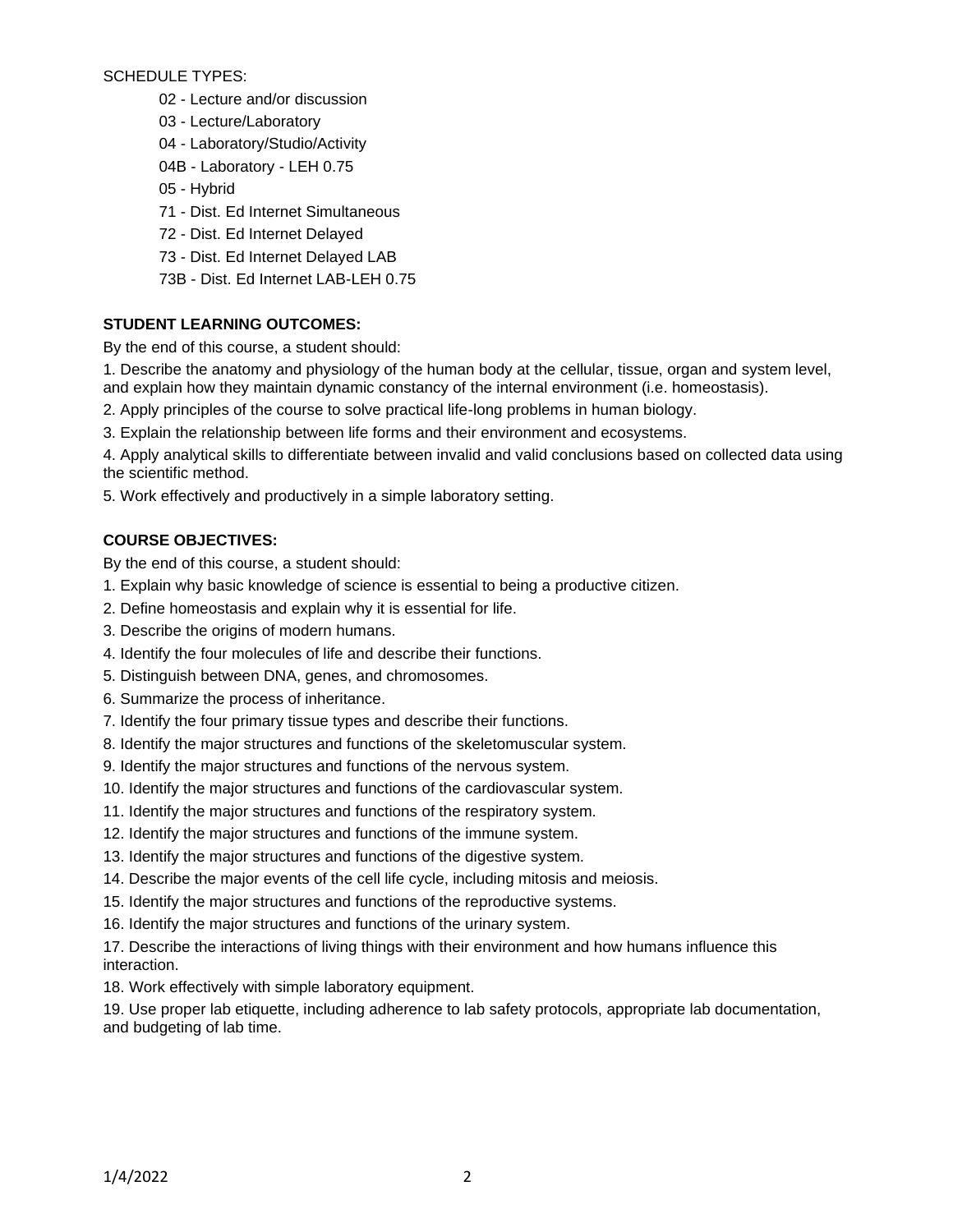### **CONTENT, STUDENT PERFORMANCE OBJECTIVES, OUT-OF-CLASS ASSIGNMENTS**

Curriculum Approval Date: 12/14/2021

### **LECTURE CONTENT:**

3 Hours

Exploring Life and Science, Introduction to human biology

Content: Characteristics of life, homeostasis, hierarchy of organization and classification of organisms

3 Hours

The origins of modern humans and our environment

Content: Characteristics of primates, energy flow and chemical cycling through the human body and through the ecosystem

4 Hours

Cell chemistry and the molecules of life

Content: Atoms, valence electrons, chemical bonds, water and its properties that are critical to life, pH scale pH buffers, molecules of life (DNA, proteins, lipids and carbohydrates), metabolic processes

3 Hours

DNA, Genes, Biotechnology, Disease, Cancer

Content: DNA, genes, and chromosomes, mitosis and meiosis, Gregor Mendel's two laws of inheritance, complete dominance, incomplete dominance, and codominance, pedigrees, biotechnology in modern research, DNA evidence in the courtroom

3 Hours

Microscopy and cell anatomy

Content: Major types of cells found in the body, cell structure with cell function, the cell theory, plant and animal cells

3 Hours

Histology - tissues, organs, and systems

Content: Four primary tissues, body cavities, organ systems

3 Hours

Skeletomuscular System

Content: Osseous tissue, three types of muscle tissue, selected bones and muscles, how muscles create movement

3 Hours

Nervous System, CNS/PNS, and Senses

Content: Central and peripheral nervous systems, nerve conduction and transmission, neurotransmitters and the action of certain medications, classification of senses, cutaneous and proprioceptive sensations, smell, taste, hearing, equilibrium and vision

3 Hours

Blood and Circulation

Content: Major structures and functions of the heart, components of blood, blood vessels, hypertension, HDL and LDL and their relationship to cardiovascular disease, myocardial infarction (heart attack), and cerebrovascular accident (stroke)

3 Hours

Gas exchange

Content: Major structures and functions of the lungs, mechanism of breathing, gas exchange in the body, common respiratory diseases and disorders

3 Hours

Immunology

Content: Major structures and functions of the immune system, pathogens, the body's innate defenses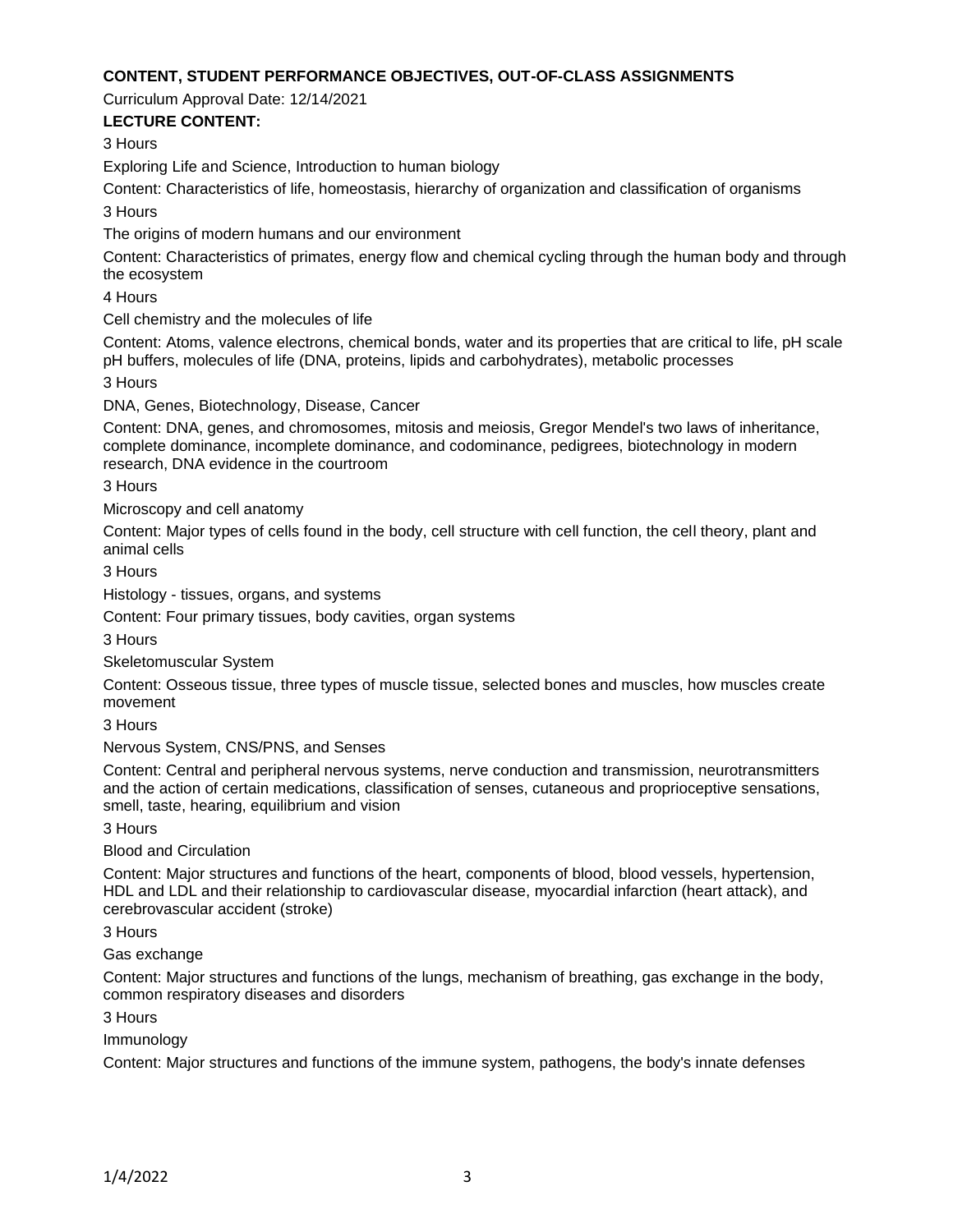# 3 Hours

**Digestion** 

Content: Major structures and functions of the digestive system, accessory organs, major disorders of the digestive system (e.g. lactose intolerance, liver disorder, gallstones, diarrhea, constipation, IBS, colitis)

3 Hours

Reproduction

Content: Phases of the cell cycle, mitosis, and meiosis, human reproduction, birth control, labor, delivery, and lactation, cancer and its connection with mitosis

3 Hours

Development

Content: Early stages of human embryology, exposure to certain chemicals such as alcohol and their effect on embryological development, early stage of embryos in other species of animals

3 Hours

Urinary system

Content: Major structures of the urinary system, urine formation, how the kidneys control the volume and composition of blood

3 Hours

Humans in the Larger World

Content: The biosphere, the interaction of living and physical environment and how humans influence this interaction, energy and chemical flow from one population of the food web to the next

3 Hours

Population, resources, and pollution

Content: Growth of the human population in developed and undeveloped countries, global impacts of human use of resources and pollution, advantages of biodiversity and reasons for loss of biodiversity

2 Hours

Final Exam

# **LAB CONTENT:**

4 Hours Scientific inquiry 3 Hours Human evolution and heritage 3 Hours Biochemistry of the cell (simulation) 3 Hours Chromosomes and Human Genetics, Patterns in Inherited Traits 3 Hours Microscopy and cell anatomy 3 Hours Body cavities, planes, terminology, Primary tissues 3 Hours Skeletomuscular System: osteology and myology 3 Hours Nervous System and Senses 3 Hours Cardiovascular system and Blood 3 Hours Homeostasis respiration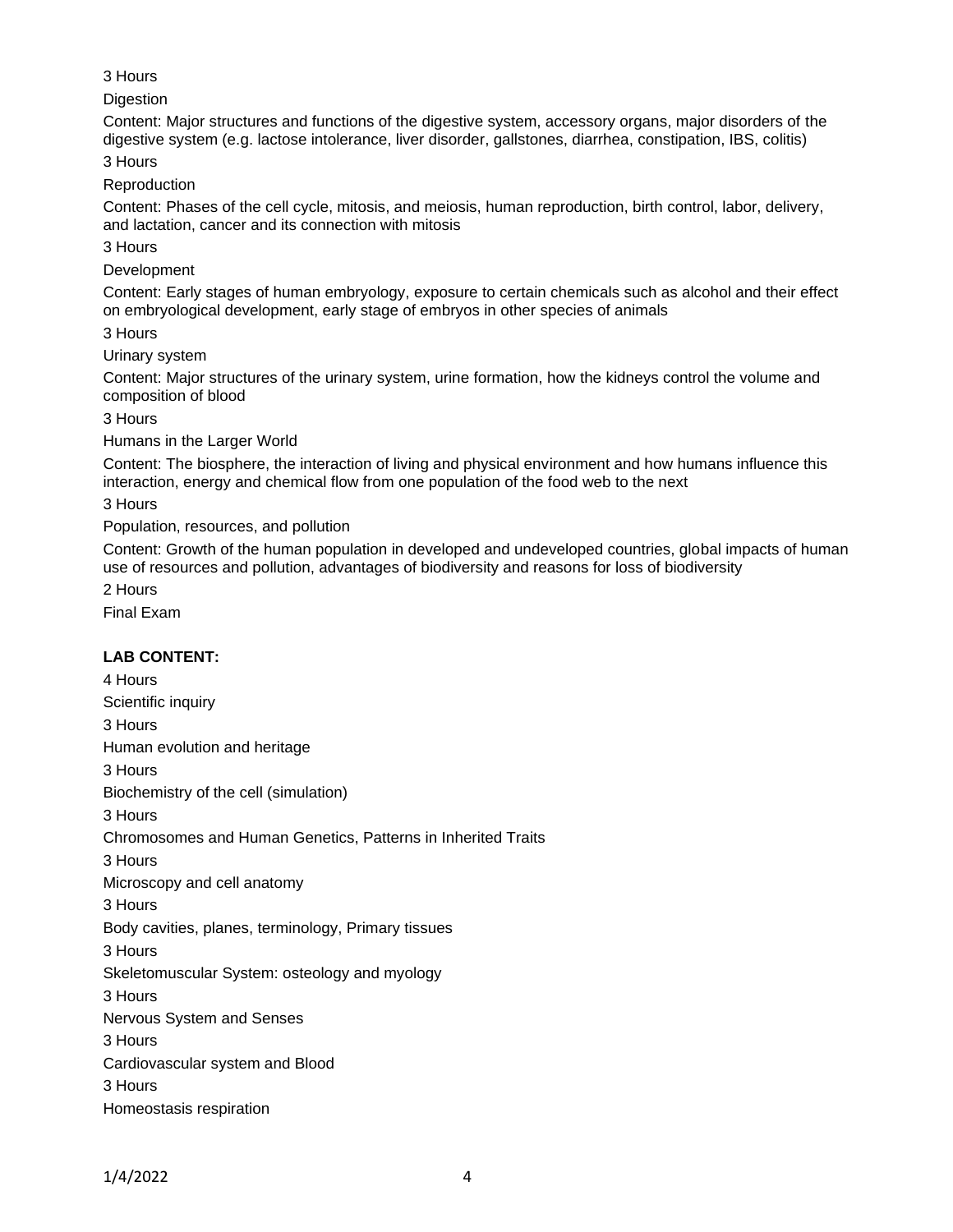3 Hours Infectious Disease and Epidemiology 3 Hours **Nutrition** 3 Hours Cell life cycle: interphase and cell division (mitosis and meiosis) 3 Hours Reproduction and developmental stages 3 Hours Renal anatomy 3 Hours Ecosystems 3 Hours Ecology, environment, and us 2 Hours Lab Exam

#### **METHODS OF INSTRUCTION:**

Lecture, Laboratory, Demonstration, Projects, Field Trips, and Guest speakers.

### **OUT OF CLASS ASSIGNMENTS:**

Required Outside Hours 78 Assignment Description

Assigned reading, homework Required Outside Hours 30 Assignment Description Projects, papers

#### **METHODS OF EVALUATION:**

Writing assignments Evaluation Percent 25 Evaluation Description Percent range of total grade: 15-30% Written responses are part of these assessments: Written Homework Lab Reports Term or Other Papers Other: Quizzes

Problem-solving assignments Evaluation Percent 30 Evaluation Description Percent range of total grade: 25-35% Homework Problems Lab Reports Quizzes Other: writing assignment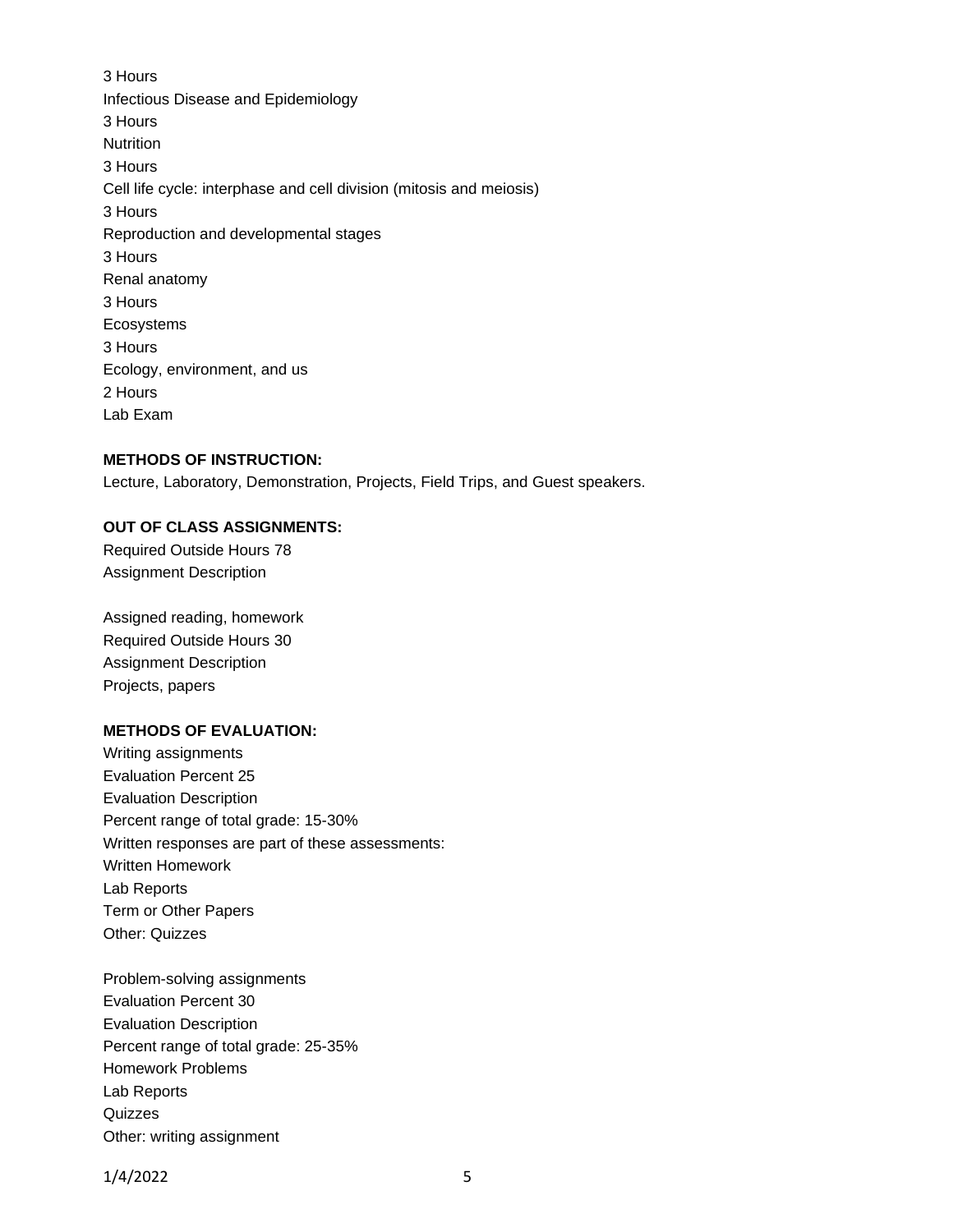- Skill demonstrations Evaluation Percent 5 Evaluation Description Percent range of total grade: 1-5% Class Performance/s, particular in lab Field Work
- Objective examinations Evaluation Percent 40 Evaluation Description Percent range of total grade: 35-45% Multiple Choice True/False Matching Items Other: Short answer

# **REPRESENTATIVE TEXTBOOKS:**

Human Biology, Concepts and Current Issues, 9e., Michael D. Johnson, Pearson, 2022. ISBN: 9780134834085 Johnson. Laboratory Manual for Human Biology, Concepts and Current Issues, 8e. 2017. Pearson. ISBN 9780134283814

### **RECOMMENDED MATERIALS:**

Biology of Humans: Concepts, Applications, and Issues, 6e., Judith Goodenough, Betty A. McGuire, Pearson, 2017. ISBN: 0134056671 13 Grade Verified by: MS Word Biological Exploration: A Human Approach Custom Edition Lab Manual, Boston, Pearson Publishing 2013 ISBN: 978125660005-3